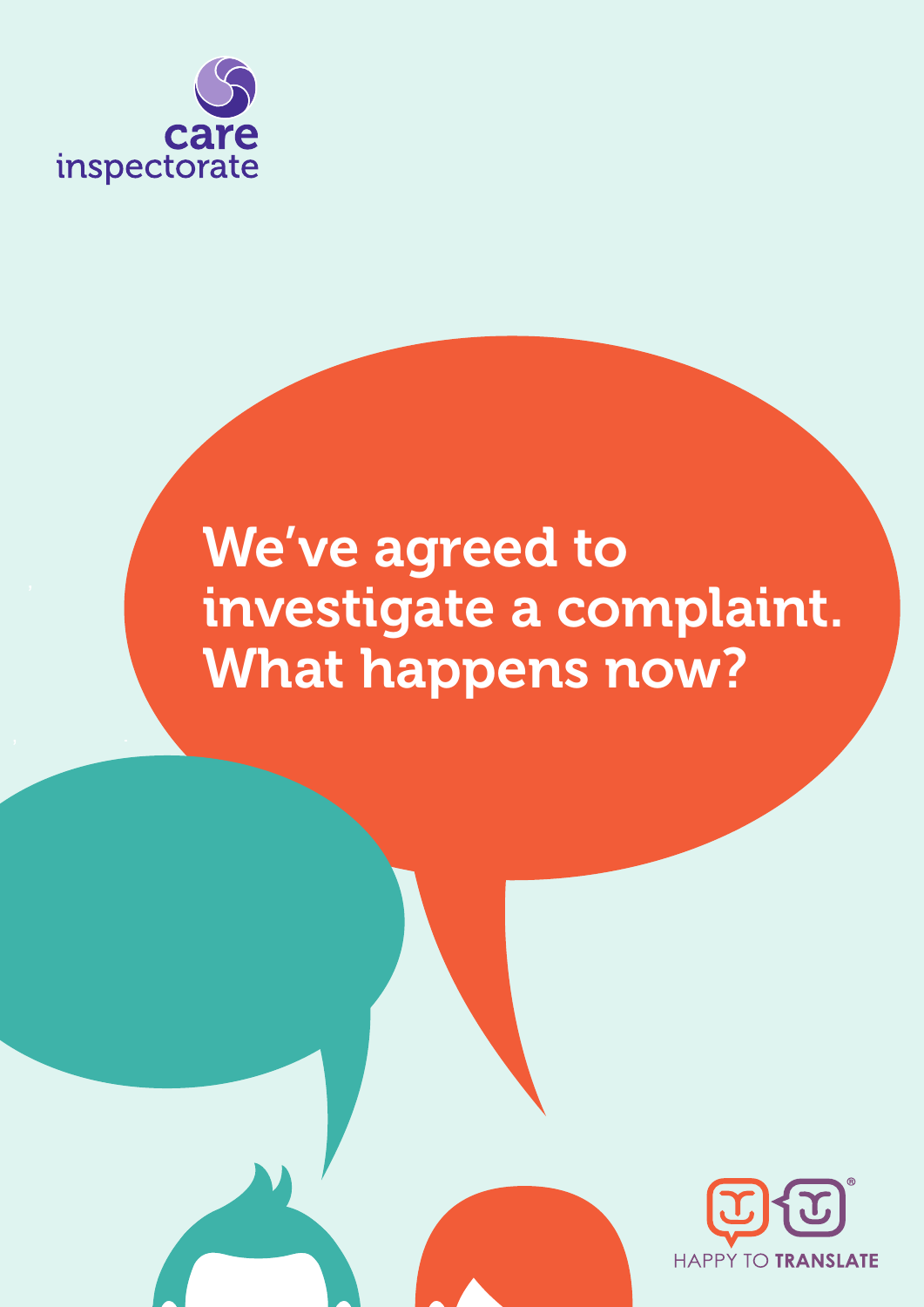# Introduction

This leaflet tells you how we will deal with the concern that has been raised with us now that we have decided it meets our criteria as a complaint that requires formal investigation.

It tells how you can support our investigation and the important role you play in giving us information.

We hope you find this useful but if any of this is not clear to you, please discuss with the inspector who is investigating the complaint.

# **Our investigation**

We aim to establish all the relevant facts and give complainants and those complained against a full, objective, and proportionate response that represents our final position.

It is important that we gather all relevant information about the complaint from the complainant and the complained against. Therefore, it is important that you give our investigating inspector all relevant information and any documents that have a bearing on the areas of the complaint.

Please tell the investigating inspector if you think you have relevant information that they have not asked for.

Where it's appropriate, we will interview staff members and observe practice within the service. We will need a private space somewhere in the service to speak confidentially with relevant staff and we will ask the service to make this available. We will try to minimise any disruption to the service, but we do recognise that there will be some disruption of the normal day.

We aim to complete our investigation within forty working days. If this timescale needs to be extended, we will tell you why and give you an expected completion date.

# **Outcomes of investigations**

When we have completed our investigation, we will speak to the complainant and the complained against. We will tell them our findings and the conclusion that we have reached. This is an important part of the process as it allows both parties to tell us about any issues, they feel we have not taken account of in reaching our conclusions.

We will then send a report to both the complainant and the complained against giving our findings and stating whether or not the complaint has been upheld.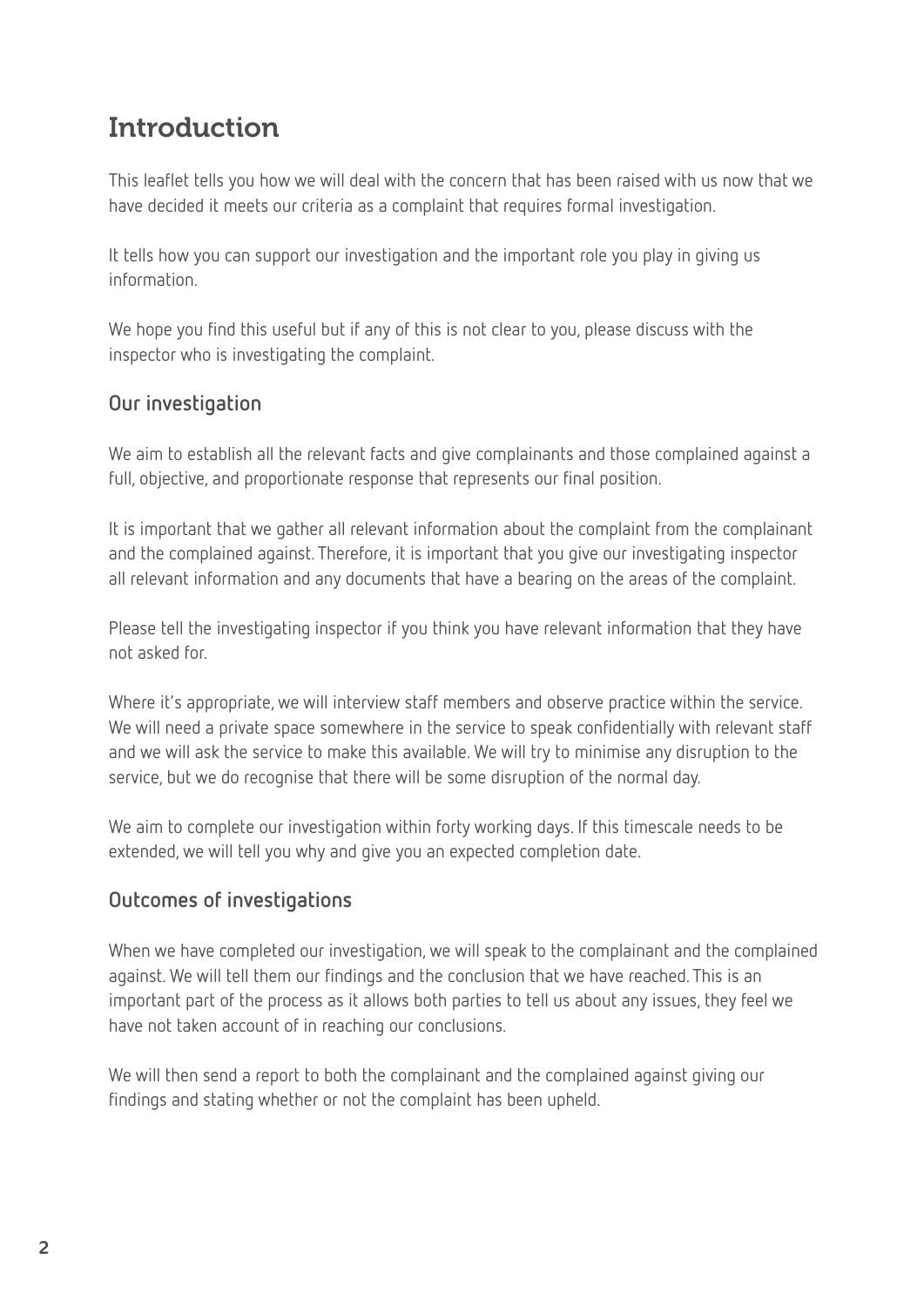# **There are two possible outcomes for a complaint investigation.**

#### **Upheld**

We say we have **upheld** a complaint where we have investigated and found evidence to substantiate the allegations made. We may also uphold a complaint when we believe that on the balance of probability the issues raised in the complaint are valid. Where we have upheld a complaint, we may identify action for the service to take. We will also tell the person who has made the complaint about any requirements or areas for improvement we have made of the care service they have complained about.

### **Not upheld**

We say we have **not upheld** a complaint where we have investigated and found there is a lack of evidence to validate the complaint.

## **Post investigation review**

Once we have sent our complaint report to the complainant and the complained against, each party has ten working days from the date we sent the report to ask for a post investigation review if they have concerns about the outcome. We will not consider a request for review if we receive it after this period of ten working days has expired.

If you believe we have made a mistake in our findings or that we have come to the wrong conclusion, you can ask for a post investigation review by completing the relevant form.

You can ask for a post investigation review if you consider that:

- we made our decision based on important evidence that was inaccurate and you can show this using readily available information
- you have new and relevant information that was not previously available about the complaint we investigated, and which affects the decision we made

If you ask for a post investigation review, we will let the other party know we have received a request and we will share with them any additional information you have provided.

### **Outcome of the review**

Once the ten working days are up, we will consider any request for a review.

We will decide whether to:

- investigate further
- update the report to reflect comments received
- update or change the outcomes of the complaint
- not make any changes to the outcomes.